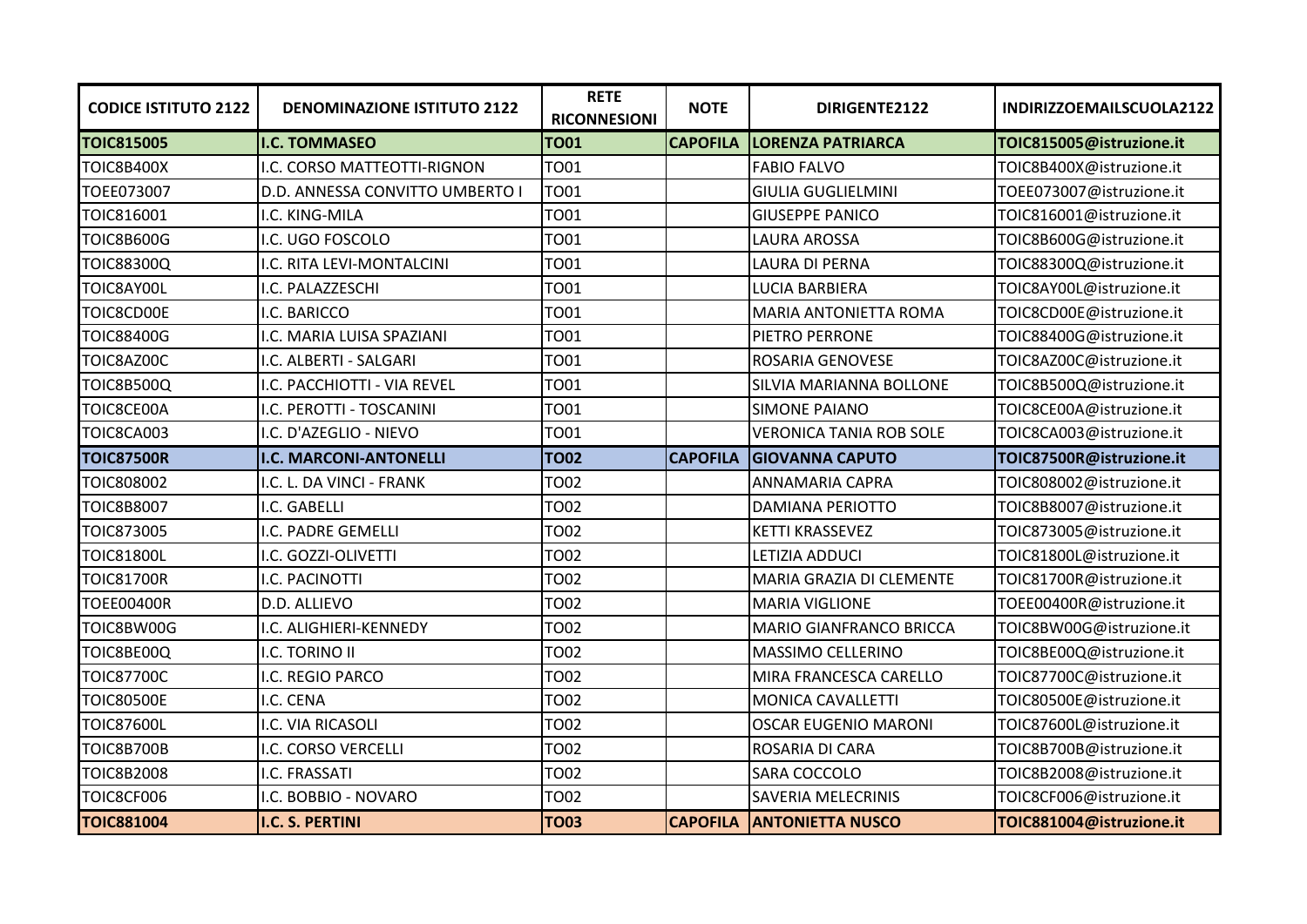| <b>TOIC82000L</b> | I.C. SALVEMINI            | <b>TO03</b> |                 | <b>BARBARA FLORIS</b>          | TOIC82000L@istruzione.it |
|-------------------|---------------------------|-------------|-----------------|--------------------------------|--------------------------|
| TOIC8B9003        | I.C. MATTEOTTI - PELLICO  | <b>TO03</b> |                 | <b>FABIO FALVO</b>             | TOIC8B9003@istruzione.it |
| TOIC8BX00B        | I.C. VIA COLLINO          | <b>TO03</b> |                 | <b>FRANCESCA TERESA NOBILE</b> | TOIC8BX00B@istruzione.it |
| TOIC8A100T        | I.C. VITT.DA FELTRE       | <b>TO03</b> |                 | <b>GIORGIO BRANDONE</b>        | TOIC8A100T@istruzione.it |
| TOIC8A200N        | I.C. PEYRON               | <b>TO03</b> |                 | <b>GIORGIO BRANDONE</b>        | TOIC8A200N@istruzione.it |
| TOEE01400B        | D.D. COLLODI              | TO03        |                 | <b>GIUSEPPINA GIACALONE</b>    | TOEE01400B@istruzione.it |
| TOIC8B3004        | I.C. ALVARO-GOBETTI       | <b>TO03</b> |                 | LUCA ALBANA                    | TOIC8B3004@istruzione.it |
| TOMM26100N        | PIERO CALAMANDREI         | <b>TO03</b> |                 | MICAELA BERRA                  | TOMM26100N@istruzione.it |
| TOIC866002        | I.C. CAIROLI              | <b>TO03</b> |                 | <b>MONICA ROSSO</b>            | TOIC866002@istruzione.it |
| <b>TOIC86400A</b> | SPINELLI                  | <b>TO03</b> |                 | PATRIZIA DONATONE              | TOIC86400A@istruzione.it |
| TOIC88200X        | I.C. VIA SIDOLI           | <b>TO03</b> |                 | PIA GIUSEPPINA FALCONE         | TOIC88200X@istruzione.it |
| <b>TOIC8BY007</b> | I.C. SINIGAGLIA           | <b>TO03</b> |                 | <b>SABRINA MARINO</b>          | TOIC8BY007@istruzione.it |
| TOIC8BZ003        | I.C. ANTONELLI-CASALEGNO  | TO03        |                 | <b>SILVIA SOLIA</b>            | TOIC8BZ003@istruzione.it |
| <b>TOIC8BD00X</b> | <b>I.C. ILARIA ALPI</b>   | <b>TO05</b> | <b>CAPOFILA</b> | <b>AURELIA PROVENZA</b>        | TOIC8BD00X@istruzione.it |
| TOIC810002        | I.C. D. M. TUROLDO        | <b>TO05</b> |                 | <b>ANNA RUGGIERO</b>           | TOIC810002@istruzione.it |
| TOIC8BR003        | I.C. PARRI - VIAN         | <b>TO05</b> |                 | <b>GIAMPAOLO SQUARCINA</b>     | TOIC8BR003@ISTRUZIONE.IT |
| <b>TOIC8B100C</b> | I.C. ALERAMO              | <b>TO05</b> |                 | LORENZO MARIA VARALDO          | TOIC8B100C@istruzione.it |
| TOIC8BV00Q        | I.C. DUCA D'AOSTA         | <b>TO05</b> |                 | SERENELLA CUIULI               | TOIC8BV00Q@istruzione.it |
| TOIC8BB008        | I.C. SETTIMO III          | <b>TO09</b> | <b>CAPOFILA</b> | <b>MASSIMO SAPIA</b>           | TOIC8BB008@istruzione.it |
| TOIC8BC004        | I.C. SETTIMO IV           | <b>TO09</b> |                 | ADALGISA DI IANNI              | TOIC8BC004@istruzione.it |
| TOIC8AW001        | I.C. SAN MAURO II         | <b>TO09</b> |                 | ALESSANDRA MESSINA             | TOIC8AW001@istruzione.it |
| TOIC8BA00C        | I.C. SETTIMO II           | <b>TO09</b> |                 | <b>ANNA RESCIGNO</b>           | TOIC8BA00C@istruzione.it |
| TOIC86100V        | I.C. LEINI'               | TO09        |                 | <b>ANTONINA VIOLA</b>          | TOIC86100V@istruzione.it |
| TOEE122007        | D.D. LEINI' - A. FRANK    | TO09        |                 | MARIA ANTONIETTA GAROFALO      | TOEE122007@istruzione.it |
| TOIC8A900C        | I.C. SETTIMO I            | TO09        |                 | <b>MARIA ZINDATO</b>           | TOIC8A900C@istruzione.it |
| TOIC8AX00R        | I.C. SAN MAURO I          | TO09        |                 | <b>TAMARA MICALE</b>           | TOIC8AX00R@istruzione.it |
| <b>TOIC85000C</b> | I.C. CASTIGLIONE TORINESE | <b>TO09</b> |                 | PATRIZIA CIAMPA                | TOIC85000C@istruzione.it |
| TOIC851008        | I.C. GASSINO TORINESE     | <b>TO09</b> |                 | <b>FRANCESCA PODAVINI</b>      | TOIC851008@istruzione.it |
| TOIC85400Q        |                           | TO09        |                 | <b>STEFANIA LEONARDI</b>       | TOIC85400Q@istruzione.it |
|                   | I.C. VEROLENGO            |             |                 |                                |                          |
| <b>TOIC86300E</b> | I.C. BRUSASCO             | TO09        |                 | <b>MARIA TERESA FERRARIS</b>   | TOIC86300E@istruzione.it |